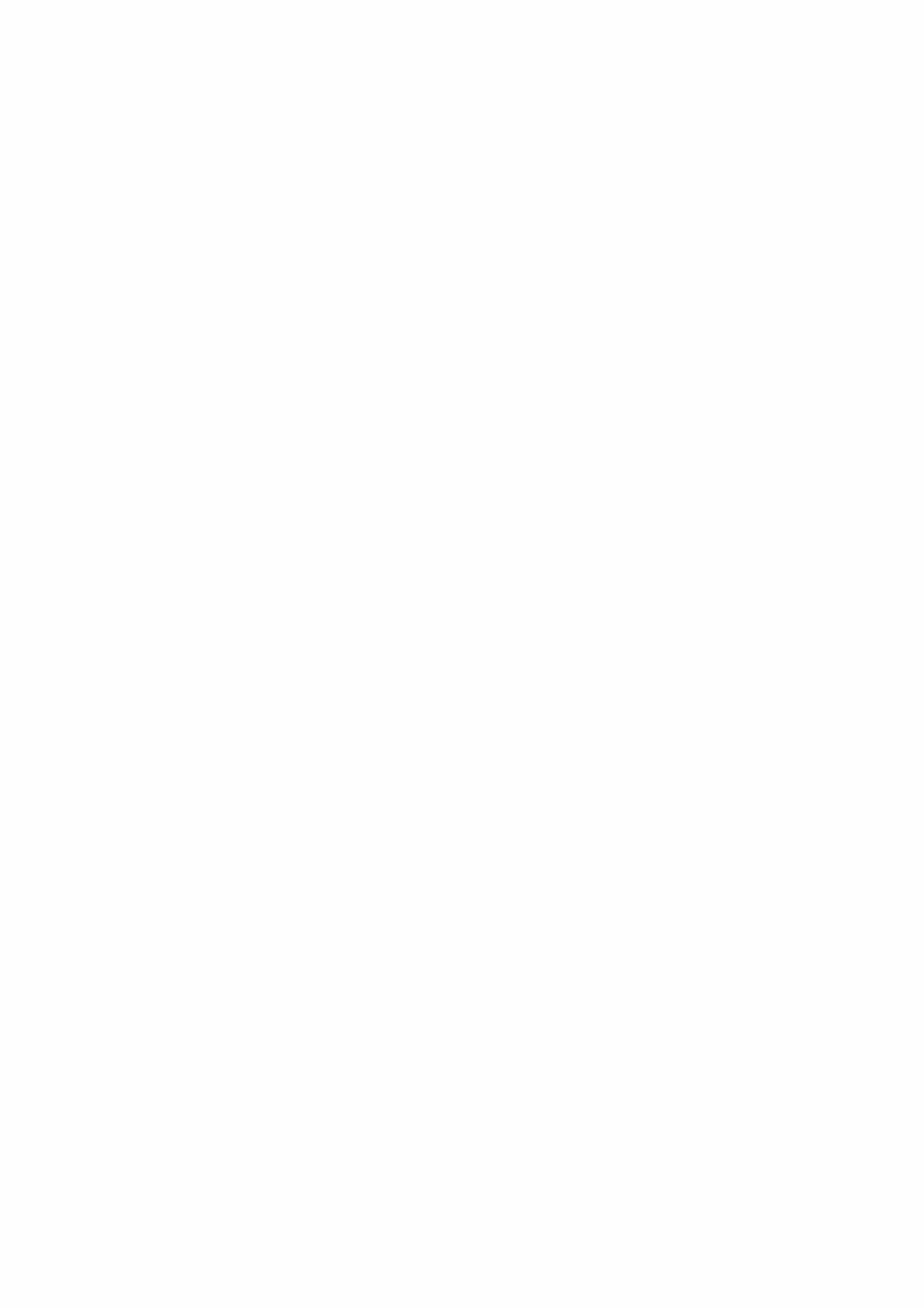

Published 1998-11-15

INTERNATIONAL ORGANIZATION FOR STANDARDIZATION • MEЖДУНАРОДНАЯ ОРГАНИЗАЦИЯ ПО СТАНДАРТИЗАЦИИ • ORGANISATION INTERNATIONALE DE NORMALISATION INTERNATIONAL ELECTROTECHNICAL COMMISSION • MEЖДУНАРОДНАЯ ЭЛЕКТРОТЕХНИЧЕСКАЯ КОМИССИЯ • COMMISSION ÉLECTROTECHNIQUE INTERNATIONALE

# **Information technology — Text and office systems — Document Printing Application (DPA) —**

**Part 1:** Abstract service definition and procedures

TECHNICAL CORRIGENDUM 2

Technologies de l'information — Bureautique — Application impression de documents (DPA) —

l

Partie 1: Définition de service abstrait et procédures

RECTIFICATIF TECHNIQUE 2

Technical Corrigendum 2 to International Standard ISO/IEC 10175-1:1996 was prepared by Joint Technical Committee ISO/IEC JTC 1, Information technology, Subcommittee SC 33, Distributed application services.

*Page 99*

**Subclause 9.1.5**

*Add the new subclause:*

#### **9.1.5.56 OctetString and OctetStringSyntax**

Attribute value types that encode ordered sequences of octets (i.e., 8-bit bytes) employ this generic syntax or data type in their definitions.

**OctetString ::= OCTET STRING (SIZE(0..ub-octet-string))**

**octetStringSyntax ATTRIBUTE-SYNTAX OctetString MATCHES FOR EQUALITY SUBSTRINGS ::= id-syn-octet-string**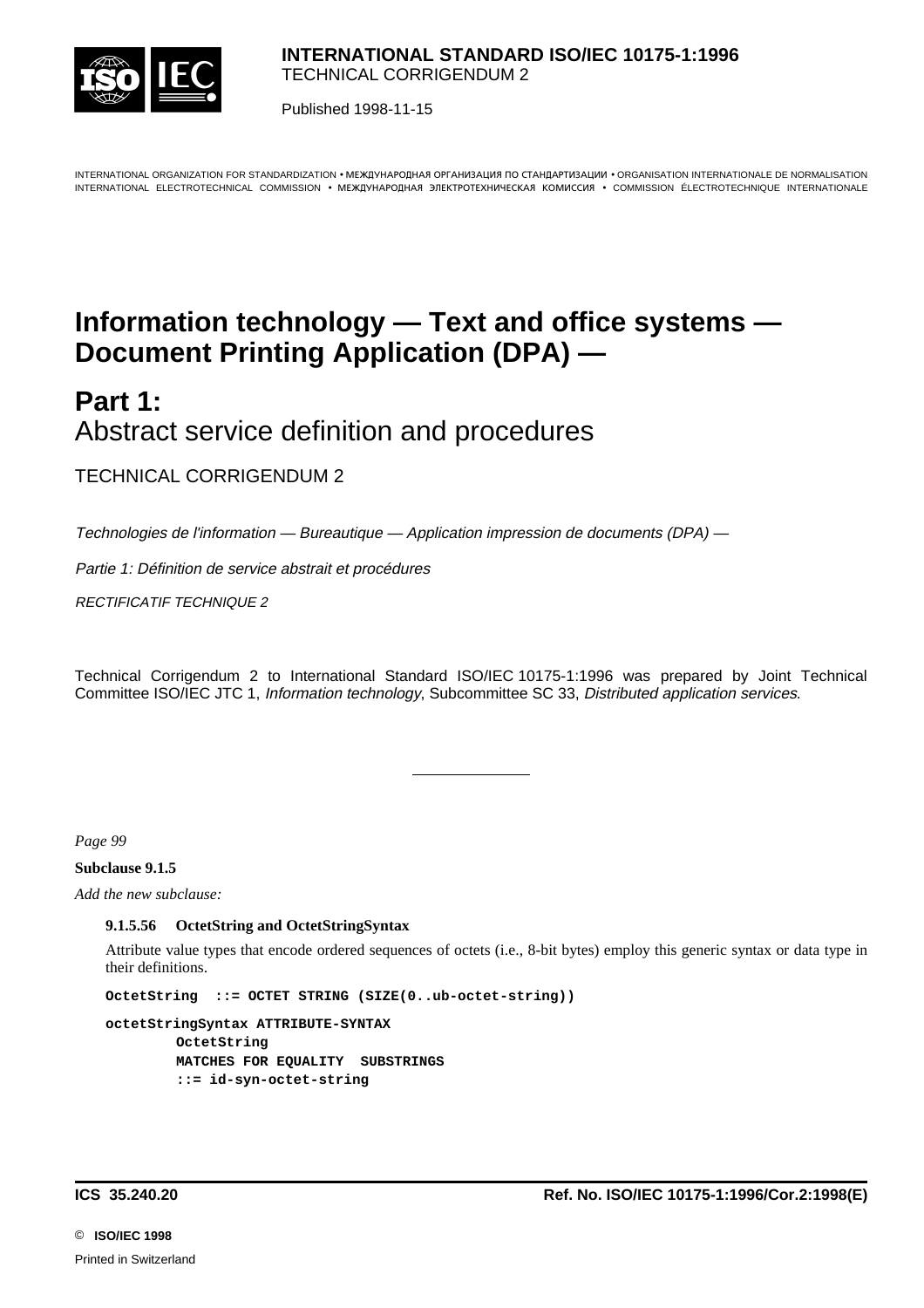## **Subclause 9.2.1.12**

*Insert a new paragraph prior to last paragraph in 9.2.1.12:*

If the client specifies the **initial-value-job** attribute with a value of **none** (i.e., id-val-generic-none) the server shall *not* use any initial-value-job object to construct the job object during print-job submission.

#### *Page 129*

## **Subclause 9.2.8.2**

#### *Revise the first paragraph of 9.2.8.2 as follows:*

This attribute identifies the reason or reasons that the job is in the current state, and may supply additional information about the status of the job. The server shall indicate the particular reason(s) by setting the value of the job-state-reasons attribute. When the job is not in a state for which one of the job-state-reasons applies, the server shall set the value of the job-state-reasons attribute to the empty set.

*At the end of the table on page 129, add the following table entries:*

| cancelled-by-shutdown       | id-val-reasons-cancelled-by-                | The job was cancelled because the server shut down before                                              |
|-----------------------------|---------------------------------------------|--------------------------------------------------------------------------------------------------------|
|                             | shutdown                                    | completing the job.                                                                                    |
| printer-unavailable         | id-val-reasons-printer-                     | This job was aborted by the system because the printer is                                              |
|                             | unavailable                                 | currently unable to accept jobs This reason is used in                                                 |
|                             |                                             | conjunction with the reason aborted-by-system.                                                         |
| wrong-printer               | id-val-reasons-wrong-                       | This job was aborted by the system because the printer is                                              |
|                             | printer                                     | unable to handle this particular job. This reason is used in                                           |
|                             |                                             | conjunction with the reason aborted-by-system.                                                         |
| bad-job                     | id-val-reasons-bad-job                      | This job was aborted by the system because this job has a                                              |
|                             |                                             | major problem. This reason is used in conjunction with the                                             |
|                             |                                             | reason aborted-by-system.                                                                              |
| job-interrupted-by-printer- | id-val-reasons-job-                         | The printer failed while the job was printing. The server is                                           |
| failure                     | interrupted-by-printer-                     | keeping the job in the paused state until an operator can                                              |
|                             | failure                                     | determine what to do with the job.                                                                     |
| cascaded                    | id-val-reasons-cascaded                     | The server has transmitted all of the job's job and document<br>attributes and data to another server. |
|                             |                                             | The administrator has deleted the job.                                                                 |
| deleted-by-administrator    | id-val-reasons-deleted-by-<br>administrator |                                                                                                        |
| discard-time-arrived        | id-val-reasons-discard-time-                | The job has been deleted due to the fact that the time                                                 |
|                             | arrived                                     | specified by the job's job-discard-time attribute has arrived.                                         |
| pre-processing-failed       | id-val-reasons-pre-                         | A pre-processing action failed while preparing the job for                                             |
|                             | processing-failed                           | processing; the job may or not be progressed to the                                                    |
|                             |                                             | processing state, depending on the nature of the failure and                                           |
|                             |                                             | other job parameters.                                                                                  |
| post-processing-failed      | id-val-reasons-post-                        | A post-processing action failed while trying to log                                                    |
|                             | processing-failed                           | accounting attributes for the job; the job has been placed                                             |
|                             |                                             | into the retained state for a system-defined period of time, to                                        |
|                             |                                             | enable the administrator to examine it, resubmit it, etc.                                              |
| submission-interrupted      | id-val-reasons-submission-                  | The job was not completely submitted for some reason (i.e.,                                            |
|                             | interrupted                                 | the value of the job-submission-complete element was                                                   |
|                             |                                             | FALSE in the last print-request received from the client for                                           |
|                             |                                             | the job); the possible causes include: (1) the server has                                              |
|                             |                                             | crashed before the job was closed by the client, (2) the                                               |
|                             |                                             | server or the document transfer method has crashed in some                                             |
|                             |                                             | non-recoverable way before the document data was entirely                                              |
|                             |                                             | transferred to the server, $(3)$ the client crashed or failed to                                       |
|                             |                                             | close the job before the time-out period.                                                              |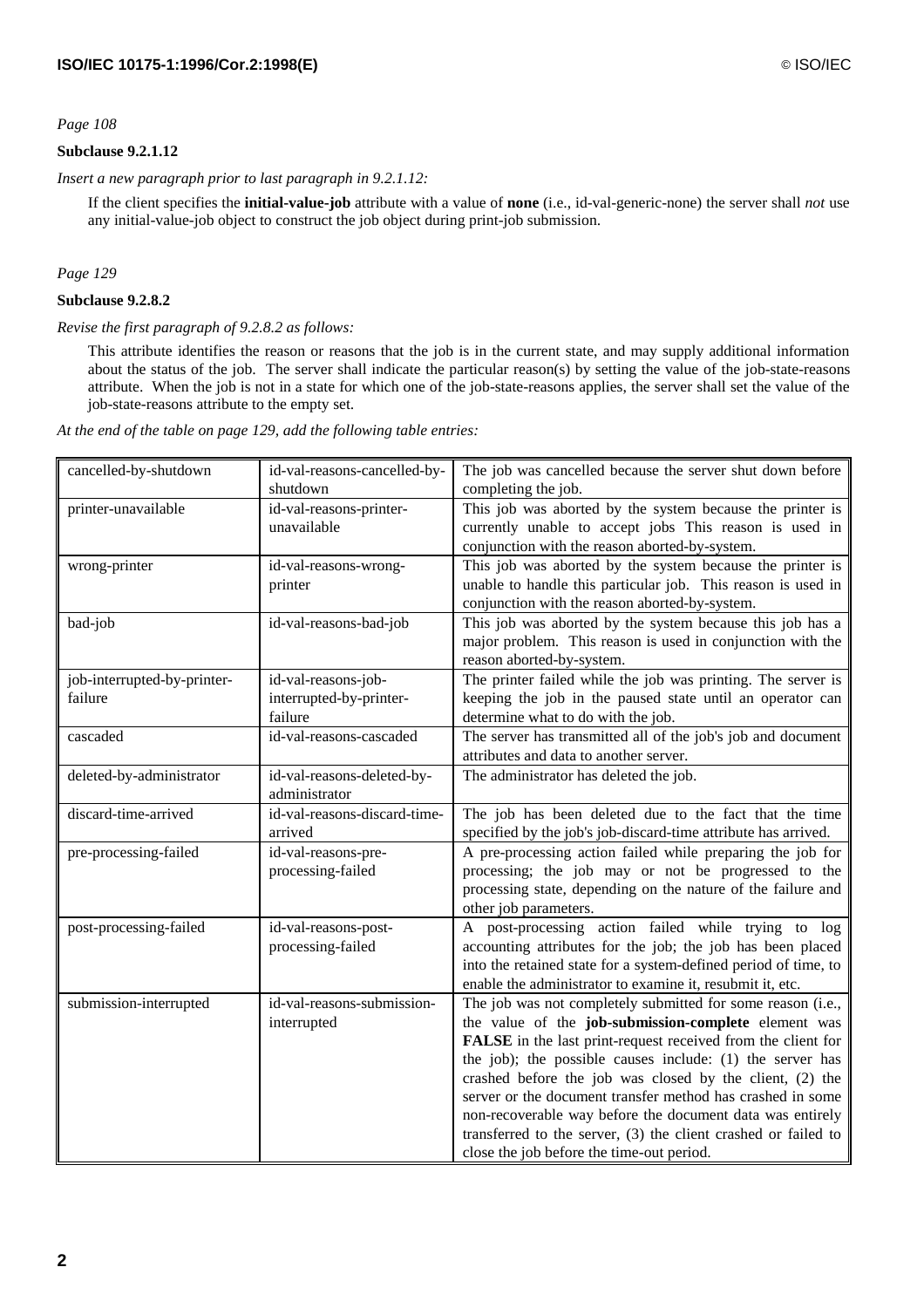| max-job-fault-count-        | id-val-reasons-max-job-     | The job has faulted several times and has exceeded the         |  |
|-----------------------------|-----------------------------|----------------------------------------------------------------|--|
| exceeded                    | fault-count-exceeded        | administratively defined fault-count limit.                    |  |
| job-outgoing                | id-val-reasons-job-outgoing | The server is transmitting the job to the output device.       |  |
| device-stopped-partly       | id-val-reasons-device-      | One or more, but not all, of the devices to which the job is   |  |
|                             | stopped-partly              | assigned are stopped. If all of the devices are stopped (or    |  |
|                             |                             | the only device is stopped), the device-stopped reason shall   |  |
|                             |                             | be used.                                                       |  |
| device-stopped              | id-val-reasons-device-      | The device(s) to which the job is assigned is (are all)        |  |
|                             | stopped                     | stopped.                                                       |  |
| job-interpreting            | id-val-reasons-job-         | The device to which the job is assigned is interpreting the    |  |
|                             | interpreting                | document data.                                                 |  |
| job-printing                | id-val-reasons-job-printing | The output device to which the job is assigned is marking      |  |
|                             |                             | media. This attribute is useful for servers and output devices |  |
|                             |                             | which spend a great deal of time processing (1) when no        |  |
|                             |                             | marking is happening and then want to show that marking is     |  |
|                             |                             | now happening or (2) when the job is in the process of being   |  |
|                             |                             | cancelled or aborted while the job remains in the processing   |  |
|                             |                             | state, but the marking has not yet stopped so that impression  |  |
|                             |                             | or sheet counts are still increasing for the job.              |  |
| service-offLine             | id-val-reasons-service-     | The service or document transform is off-line and accepting    |  |
|                             | offLine                     | no jobs. All pending jobs are put into the Held state. This    |  |
|                             |                             | situation could occur if the service's or document transform's |  |
|                             |                             | input is impaired or broken.                                   |  |
| job-canceled-at-device      | id-val-reasons-job-         | The job was cancelled by an unidentified local user, i.e., a   |  |
|                             | canceled-at-device          | user at a console at the device.                               |  |
| job-resubmitted-by-user     | id-val-reasons-job-         | The job was resubmitted at the request of the user.            |  |
|                             | resubmitted-by-use          |                                                                |  |
| job-resubmitted-by-operator | id-val-reasons-job-         | The job was resubmitted at the request of the user, possibly   |  |
|                             | resubmitted-by-operator     | in the process of moving a queue of jobs.                      |  |
| job-resubmission-completed  | id-val-reasons-job-         | The job has been completely resubmitted; note that             |  |
|                             | resubmission-completed      | execution of the new job instance may not have finished yet.   |  |

### **Subclause 9.3.2.24**

*Insert a new paragraph at end of 9.3.2.24:*

If the client specifies the **initial-value-document** attribute with a value of **none** (i.e., id-val-generic-none) the server shall *not* use any initial-value-document object to construct the document object during print-job submission.

*Page 180*

#### **Subclause 9.3.5**

*At the bottom of page 180, add the new subclause 9.3.5.6:*

#### **9.3.5.6 Document-state-message**

Attribute values of this type shall contain human readable text information about a document's state. This message be used primarily when a document has been completed with errors or has been aborted.

```
document-state-message ATTRIBUTE
     WITH ATTRIBUTE-SYNTAX errorMessageSyntax
     SINGLE VALUE
     ::= id-att-document-state-message
```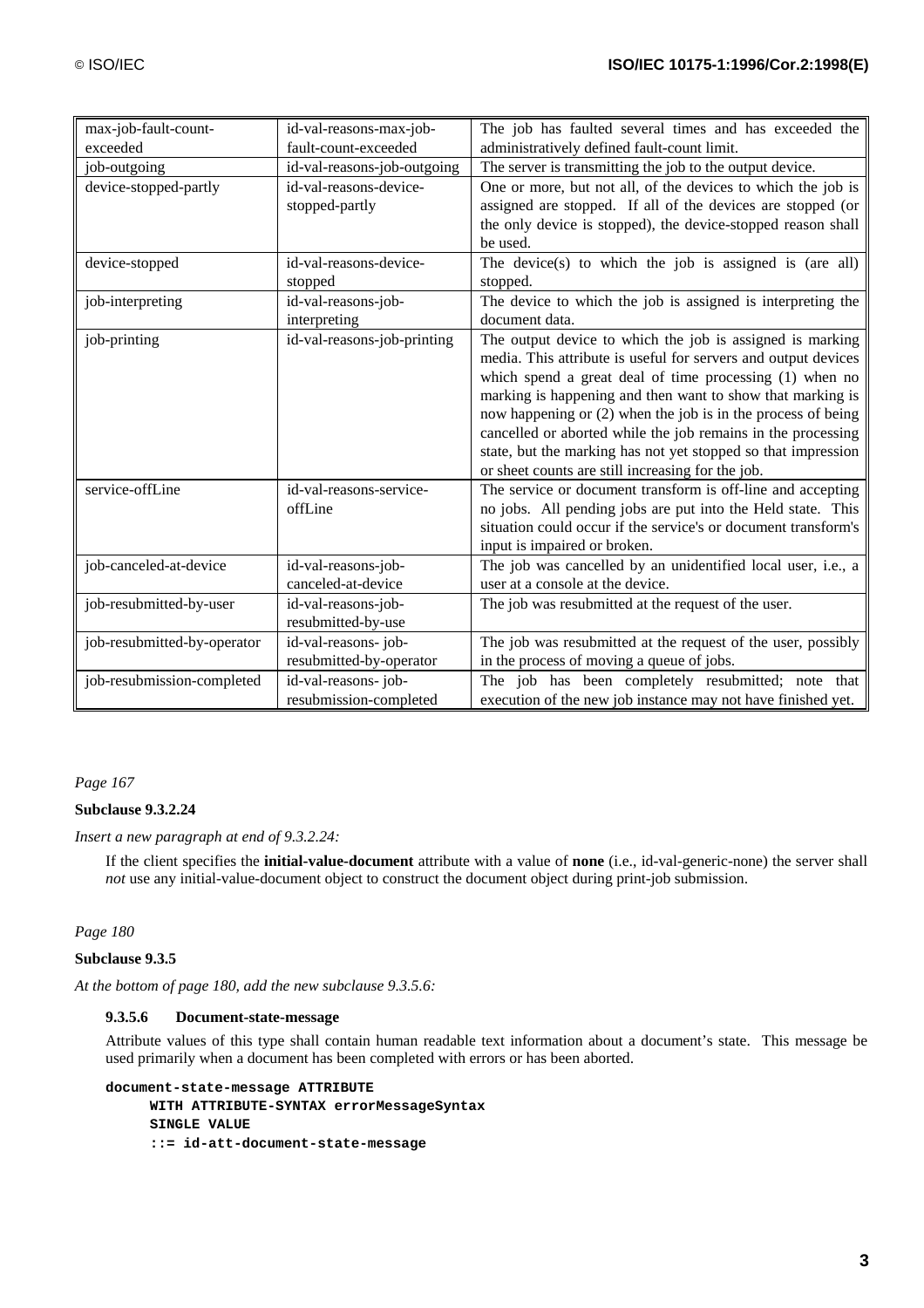## **Subclause 9.6.1**

*On page 219, at the end of 9.6.1, add the following text and table:*

The following standard values are defined for postcard media:

| $ip-100x148$ -postcard   id-val-medium-jp- |                                          | Specifies the Hagaki postcard medium        |
|--------------------------------------------|------------------------------------------|---------------------------------------------|
|                                            | $100x148$ -postcard                      |                                             |
| $ip-148x200$ -postcard                     | id-val-medium-ip-<br>$148x200$ -postcard | Specifies the Oufuku-Hagaki postcard medium |

*Page 220*

## **Subclause 9.6.4**

*On page 220, replace the last four rows of the table with the following:*

| tab-stock       | id-val-medium-type-<br>tab-stock       | Media with tabs                                                                                                                         |
|-----------------|----------------------------------------|-----------------------------------------------------------------------------------------------------------------------------------------|
| multi-part-form | id-val-medium-type-<br>multi-part-form | Form medium composed of multiple layers not pre-<br>attached to one another; each sheet may be drawn<br>separately from an input source |
| labels          | id-val-medium-type-<br>labels          | Label-stock                                                                                                                             |
| multi-layer     | id-val-medium-type-<br>multi-layer     | Form medium composed of multiple layers which are pre-<br>attached to one another, e.g. for use with impact printers                    |
| drilled         | id-val-medium-type-<br>drilled         | Media that is pre-drilled                                                                                                               |
| coated          | id-val-medium-type-<br>coated          | Media having a special coating                                                                                                          |
| preprinted      | id-val-medium-type-<br>preprinted      | Media that has printing on it prior to being loaded into the<br>printer                                                                 |
| recycled        | id-val-medium-type-<br>recycled        | Media that has been manufactured using recycled material                                                                                |
| cover           | id-val-medium-type-<br>cover-stock     | Heavy-weight media intended for use as document covers                                                                                  |
| postcard        | id-val-medium-type-<br>postcard        | Heavy-weight media intended for use as postal cards                                                                                     |

*Page 223*

## **Subclause 9.6.5**

*On page 223, at the end of 9.6.5, add the following table:*

| $\vert$ ip-100x148-postcard     | id-val-medium-size-ip- | Specifies the Hagaki postcard size:        |  |  |
|---------------------------------|------------------------|--------------------------------------------|--|--|
|                                 | $100x148$ -postcard    | $100$ mm x $148$ mm                        |  |  |
| $\parallel$ jp-148x200-postcard | id-val-medium-size-jp- | Specifies the Oufuku-Hagaki postcard size: |  |  |
|                                 | $148x200$ -postcard    | 148mm x 200mm                              |  |  |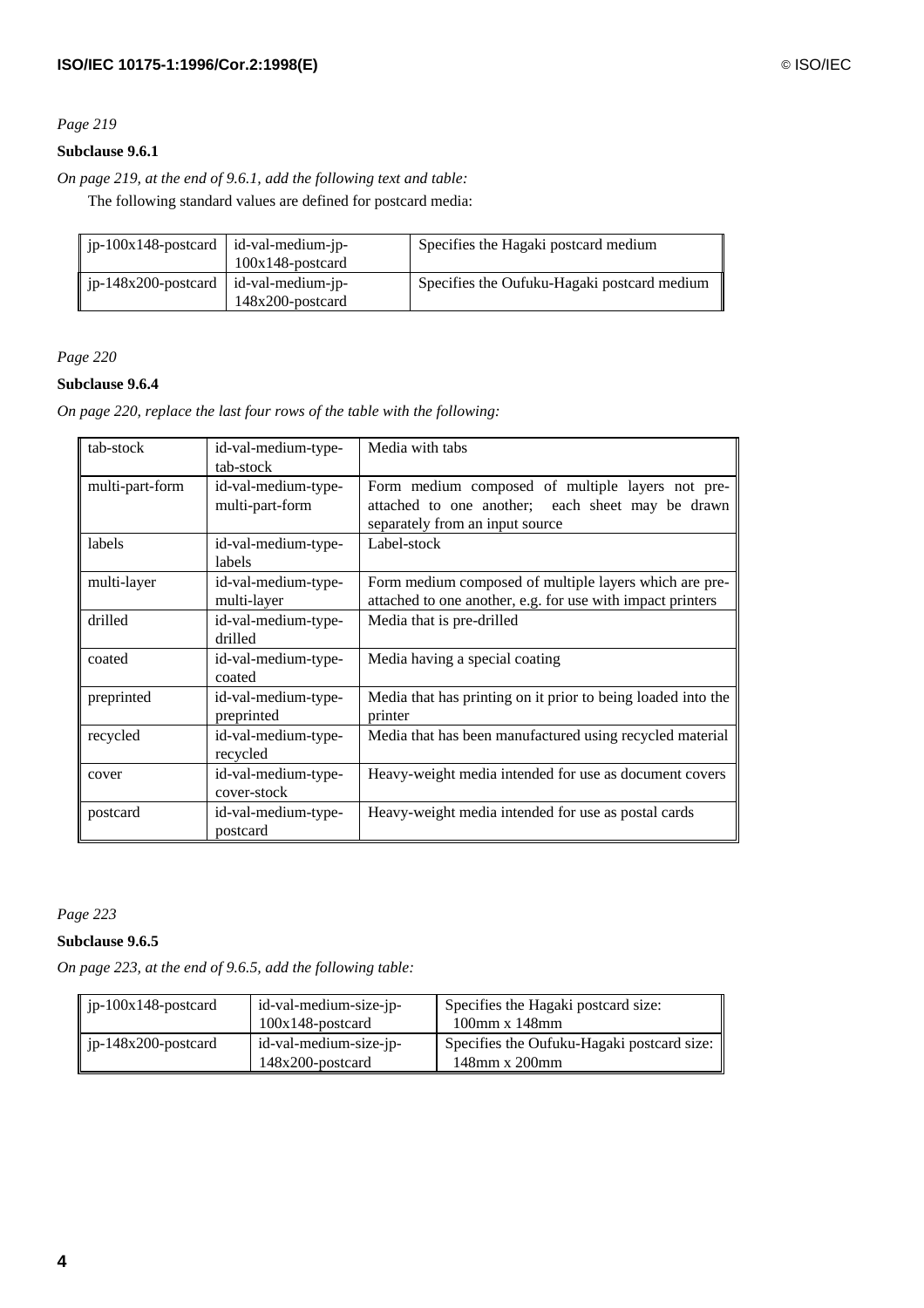## **Subclause 9.6.7**

*On page 224 add the following five lines to the end of the table at the top of the page:*

| 1VOTY  | id-val-medium-colour-ivory  | Ivory colour  |
|--------|-----------------------------|---------------|
| beige  | id-val-medium-colour-beige  | beige colour  |
| red    | id-val-medium-colour-red    | red colour    |
| grey   | id-val-medium-colour-grey   | grey colour   |
| orange | id-val-medium-colour-orange | orange colour |

## *Page 283*

#### **Annex A**

*Following the line "id-syn-name-or-oid-sequence", assign an OID value for octetStringSyntax:*

**id-syn-octet-string ID ::= { id-syn 163 }**

*Page 288*

| At the end of the list headed "-- document-status --", assign the OID value to the new attribute: |                                 |
|---------------------------------------------------------------------------------------------------|---------------------------------|
| id-att-document-state-message                                                                     | ID ::= $\{id-oc-document 22 \}$ |

*Page 301*

| Following the entry for <b>id-val-reasons-logfile-transferring</b> , assign OID values to the new attribute values: |           |                             |  |
|---------------------------------------------------------------------------------------------------------------------|-----------|-----------------------------|--|
| id-val-reasons-cancelled-by-shutdown                                                                                | $ID :: =$ | $\{ id$ -vc-reasons 13 $\}$ |  |
| id-val-reasons-printer-unavailable                                                                                  | $ID :: =$ | id-vc-reasons $14$ }        |  |
| id-val-reasons-wrong-printer                                                                                        | $ID :: =$ | id-vc-reasons $15$ }        |  |
| id-val-reasons-bad-job                                                                                              | $ID :: =$ | id-vc-reasons $16$ }        |  |
| id-val-reasons-job-interrupted-by-printer-failure                                                                   |           |                             |  |
|                                                                                                                     | $ID :: =$ | $\{$ id-vc-reasons 17 $\}$  |  |
| id-val-reasons-cascaded                                                                                             | $ID :: =$ | id-vc-reasons $18$ }        |  |
| id-val-reasons-deleted-by-administrator                                                                             | $ID :: =$ | id-vc-reasons $19$ }        |  |
| id-val-reasons-discard-time-arrived                                                                                 | $ID :: =$ | id-vc-reasons 21            |  |
| id-val-reasons-pre-processing-failed                                                                                | $ID :: =$ | id-vc-reasons 22            |  |
| id-val-reasons-post-processing-failed                                                                               | $ID :: =$ | id-vc-reasons 23            |  |
| id-val-reasons-submission-interrupted                                                                               | $ID :: =$ | id-vc-reasons $24$ }        |  |
| id-val-reasons-max-job-fault-count-exceeded                                                                         | $ID :: =$ | id-vc-reasons 25            |  |
| id-val-reasons-job-outgoing                                                                                         | $ID :: =$ | id-vc-reasons 26            |  |
| id-val-reasons-device-stopped-partly                                                                                | $ID :: =$ | id-vc-reasons 27            |  |
| id-val-reasons-device-stopped                                                                                       | $ID :: =$ | id-vc-reasons 28            |  |
| id-val-reasons-job-interpreting                                                                                     | $ID :: =$ | id-vc-reasons 29            |  |
| id-val-reasons-job-printing                                                                                         | $ID :: =$ | id-vc-reasons 30            |  |
| id-val-reasons-service-offLine                                                                                      | $ID :: =$ | id-vc-reasons 31            |  |
| id-val-reasons-job-canceled-at-device                                                                               | $ID :: =$ | id-vc-reasons 32            |  |
| id-val-reasons-job-resubmitted-by-user                                                                              | $ID :: =$ | id-vc-reasons 33            |  |
| id-val-reasons-job-resubmitted-by-operator                                                                          | $ID :: =$ | id-vc-reasons $34$ }        |  |
| id-val-reasons-job-resubmission-completed                                                                           | $ID :: =$ | $id$ -vc-reasons 35 $\}$    |  |
|                                                                                                                     |           |                             |  |

*Page 305*

| Revise the five lines on page 305 at the bottom to read: |                                 |  |
|----------------------------------------------------------|---------------------------------|--|
| id-val-medium-executive-white                            | ID ::= $\{ id-vc-medium 170 \}$ |  |
| id-val-medium-folio-white                                | ID ::= $\{ id-vc-medium 171 \}$ |  |
| id-val-medium-invoice-white                              | ID ::= $\{ id-vc-medium 172 \}$ |  |
| id-val-medium-ledger-white                               | ID ::= $\{ id-vc-medium 173 \}$ |  |
| id-val-medium-quarto-white                               | ID ::= $\{ id-vc-medium 174 \}$ |  |
|                                                          |                                 |  |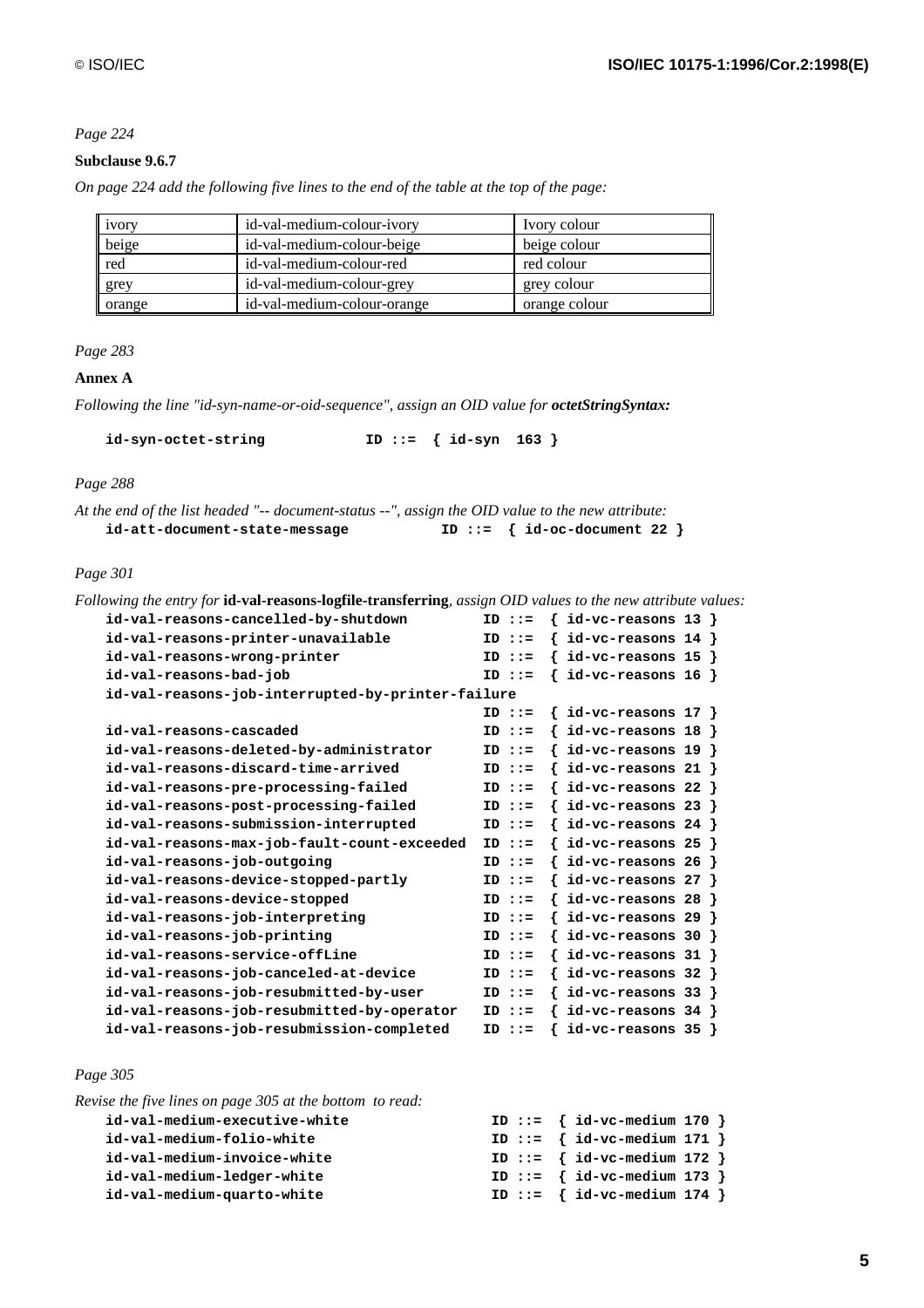*Following the engineering media identifiers, add the lines:*

| -- postcard media --              |                                 |
|-----------------------------------|---------------------------------|
| id-val-medium-jp-100x148-postcard | ID ::= $\{ id-vc-medium 270 \}$ |
| id-val-medium-jp-148x200-postcard | ID ::= $\{ id-vc-medium 271 \}$ |

*At the bottom of page 306, assign OID values by adding the following six lines:*

| id-val-medium-type-drilled     | ID ::= $\{ id-vc-medium-type 101 \}$ |
|--------------------------------|--------------------------------------|
| id-val-medium-type-coated      | ID ::= $\{ id-vc-medium-type 102 \}$ |
| id-val-medium-type-preprinted  | ID ::= $\{ id-vc-medium-type 103 \}$ |
| id-val-medium-type-recycled    | ID ::= $\{ id-vc-medium-type 104 \}$ |
| id-val-medium-type-cover-stock | ID ::= $\{ id-vc-medium-type 105 \}$ |
| id-val-medium-type-postcard    | ID ::= $\{ id-vc-medium-type 106 \}$ |

*Page 308*

*Following the "additional miscellaneous media sizes", add the lines:*

| -- postcard sizes:                     |                                      |
|----------------------------------------|--------------------------------------|
| id-val-medium-size-jp-100x148-postcard | ID ::= $\{ id-vc-medium-size 110 \}$ |
| id-val-medium-size-jp-148x200-postcard | ID ::= $\{ id-vc-medium-size 111 \}$ |

*On page 308, assign OID values by adding the following five lines to the end of the list under the heading "medium-colour":*

| id-val-medium-colour-ivory  |  | ID ::= $\{ id-vc-medium-colour 8 \}$  |  |
|-----------------------------|--|---------------------------------------|--|
| id-val-medium-colour-beige  |  | ID ::= $\{ id-vc-medium-colour 9 \}$  |  |
| id-val-medium-colour-red    |  | ID ::= $\{ id-vc-medium-colour 10 \}$ |  |
| id-val-medium-colour-grey   |  | ID ::= $\{ id-vc-medium-colour 11 \}$ |  |
| id-val-medium-colour-orange |  | ID ::= $\{ id-vc-medium-colour 12 \}$ |  |

#### *Page 340*

**Annex C**

*Following the line:*

**id-syn-document-content,**

*insert the OID import line:*

**id-att-document-state-message,**

*Page 341*

*Following the line "id-syn-object-identifier-sequence" import the OID name:*

**id-syn-octet-string,**

#### *Page 354*

*Just before the line "-- 8.1.2 Operation Attributes", insert the syntax definitions for octet-string and octet-string-syntax:*

 **-- 9.1.5.56 OctetString and OctetStringSyntax**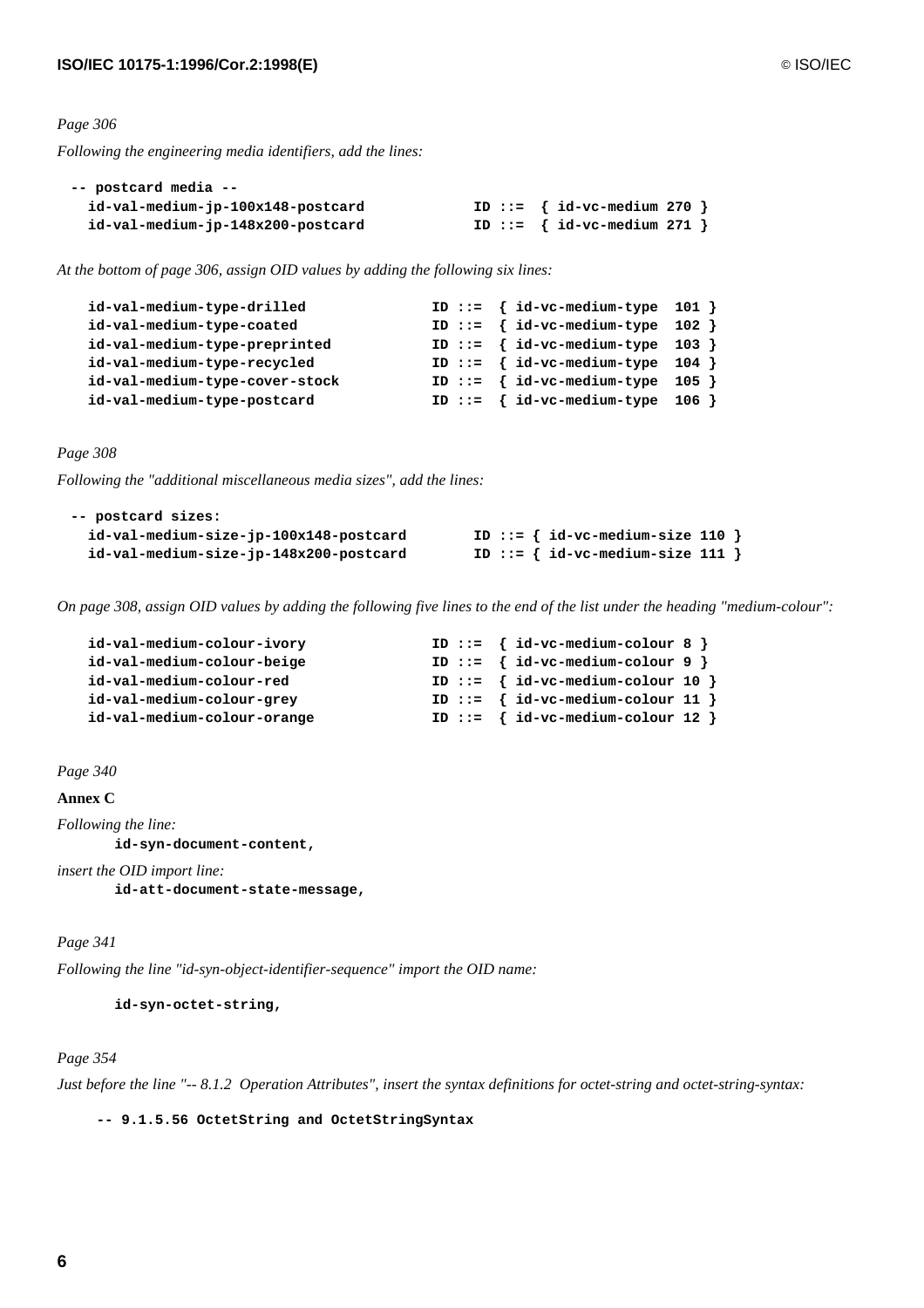```
OctetString ::= OCTET STRING (SIZE(0..ub-octet-string))
octetStringSyntax ATTRIBUTE-SYNTAX
        OctetString
        MATCHES FOR EQUALITY SUBSTRINGS
        ::= id-syn-octet-string
```
*Following the attribute definition for current-page-order, insert the following attribute definition:*

```
--*** 9.3.5.6. Document-state-message
document-state-message ATTRIBUTE
     WITH ATTRIBUTE-SYNTAX errorMessageSyntax
     SINGLE VALUE
     ::= id-att-document-state-message
```